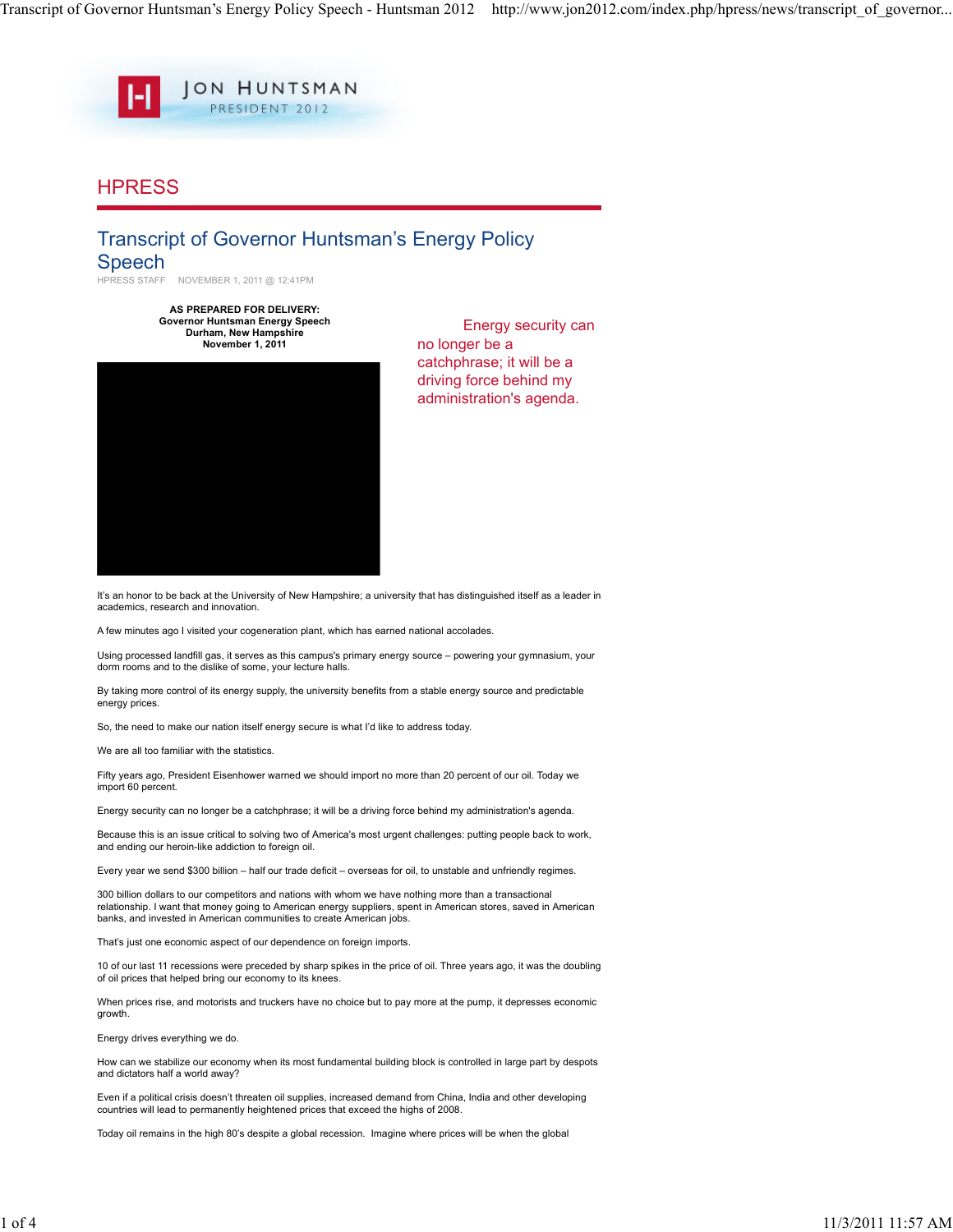Transcript of Governor Huntsman's Energy Policy Speech - Huntsman 2012 http://www.jon2012.com/index.php/hpress/news/transcript\_of\_governor...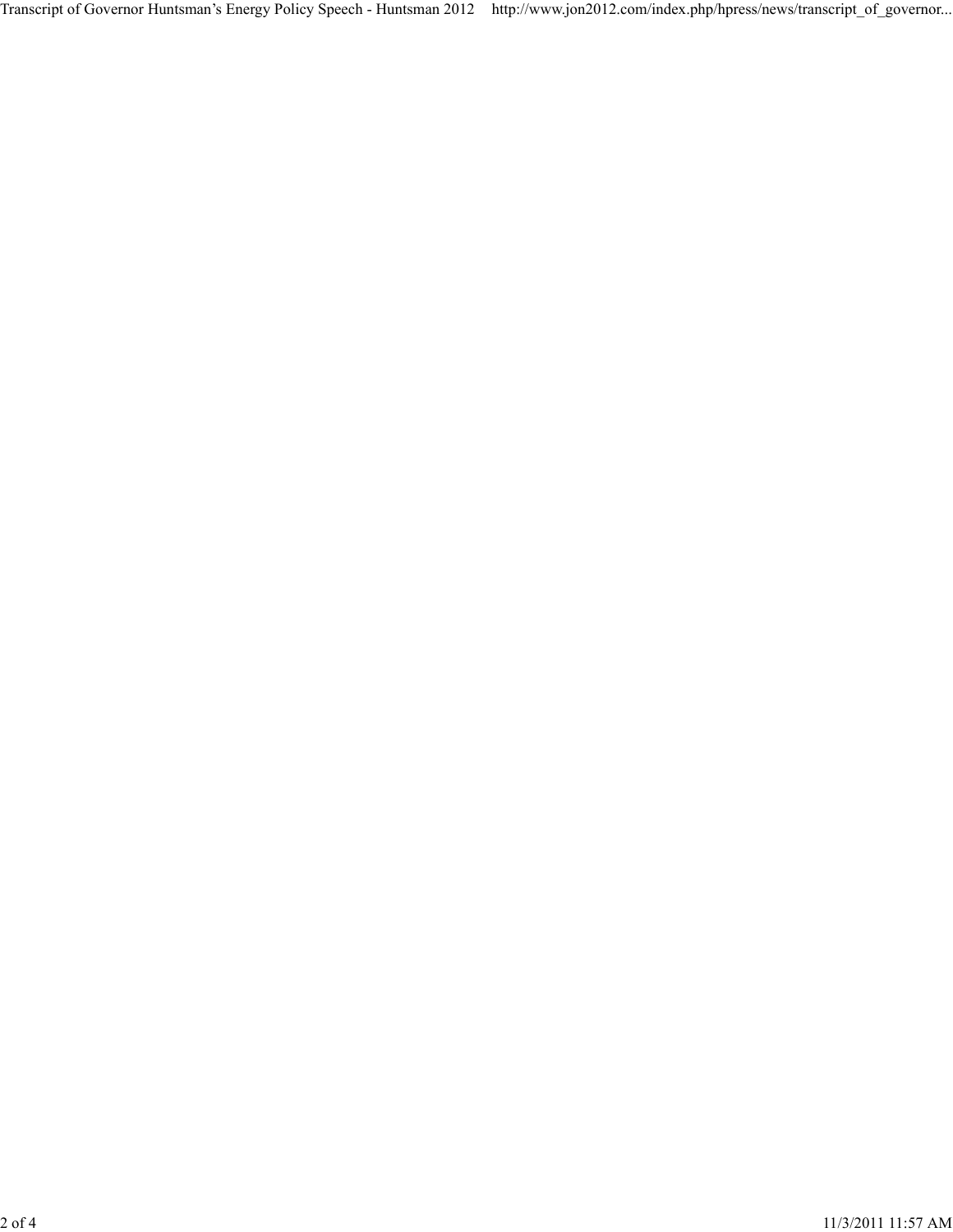Transcript of Governor Huntsman's Energy Policy Speech - Huntsman 2012 http://www.jon2012.com/index.php/hpress/news/transcript\_of\_governor...